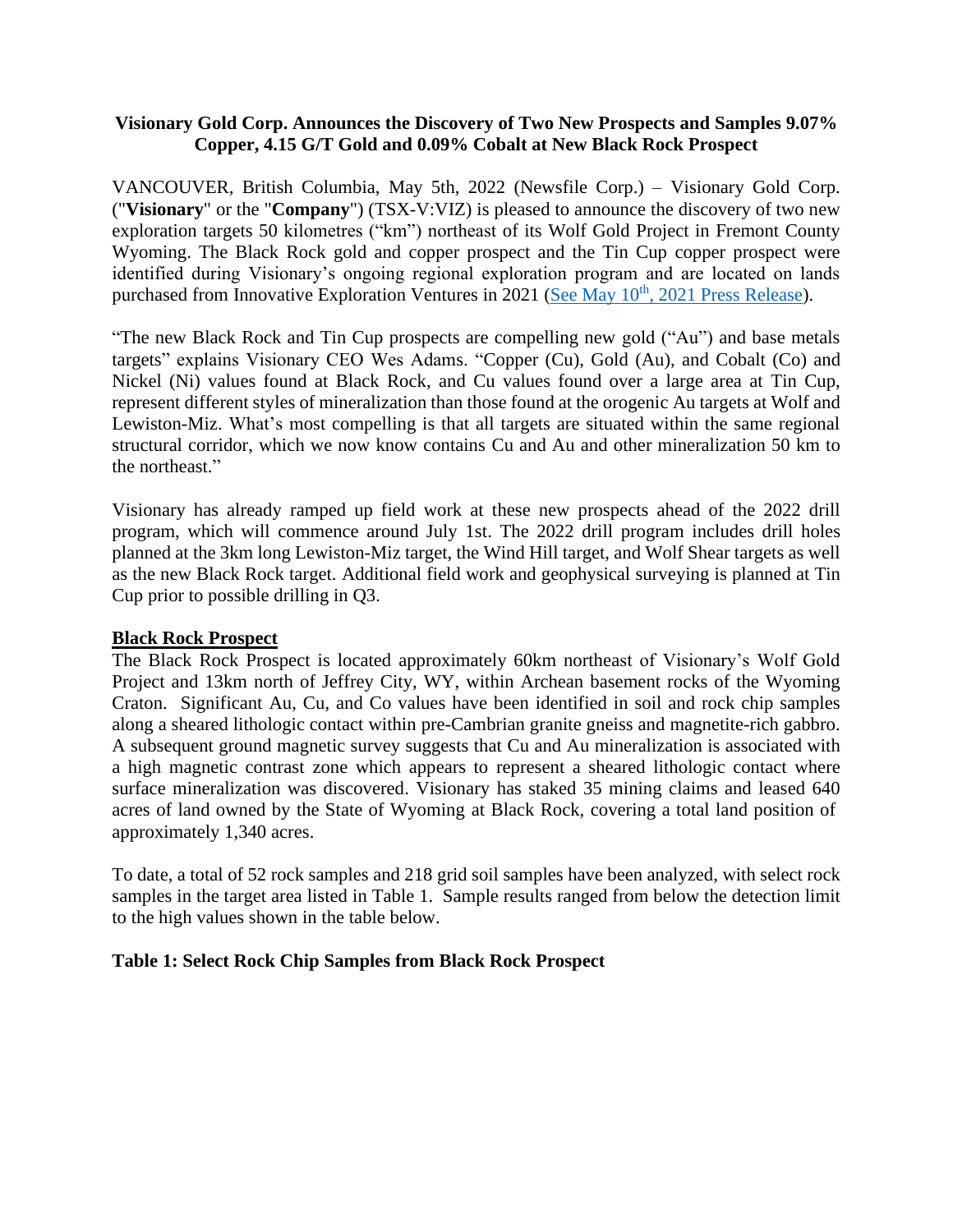| Sample           | Ag<br>(g/t) | Au<br>(g/t) | Bi<br>(g/t | Co<br>(g/t) | Cr<br>(g/t) | Cu<br>% | <b>Fe</b><br>% | Mn<br>(g/t) | Ni<br>(g/t) | Zn<br>(g/t) |
|------------------|-------------|-------------|------------|-------------|-------------|---------|----------------|-------------|-------------|-------------|
| <b>VGR982958</b> | 0.36        | 4.15        | 120        | 930         | 419         | 9.07    | 17.75          | 2550        | 540         | 944         |
| <b>VGR982960</b> | 0.32        | 2.86        | 243        | 118         | 362         | 5.61    | 7.98           | 392         | 212         | 146         |
| <b>VGR982956</b> | 0.22        | 1.5         | 117.5      | 1210        | 1040        | 4.13    | 29.5           | 1060        | 2220        | 875         |
| <b>VGR000204</b> | 0.14        | 1.05        | 90.8       | 244         | 424         | 3.37    | 10.9           | 695         | 314         | 239         |
| <b>VGR982959</b> | 0.81        | 2.56        | 252        | 284         | 356         | 2.94    | 9.41           | 786         | 347         | 403         |
| <b>VGR982957</b> | 0.06        | 0.6         | 21.4       | 123         | 143         | 1.22    | 12.2           | 738         | 99.6        | 136         |
| <b>VGR000001</b> | 0.10        | 0.25        | 5          | 225         | 104         | 1.18    | 18.1           | 2780        | 224         | 515         |
| <b>VGR000004</b> | 0.24        | 0.52        | 18         | 236         | 377         | 7.21    | 17.6           | 2080        | 414         | 447         |
| <b>VGR000003</b> | 0.10        | 0.28        | 69.7       | 96.7        | 472         | 0.13    | 18             | 1120        | 646         | 267         |

Visionary's Spring 2022 field program at Black Rock, which is already underway, will include detailed structural and lithological mapping, additional ground magnetic surveying and possible electromagnetics surveying to test for extensions of the mineralized structure ahead of drilling planned for later this year.



**Figure 1. Black Rock Gold, Copper Soil Anomalies (top right and left), Magnetic Susceptibility Survey (bottom left) and Satellite Imagery (bottom right)**

**Tin Cup**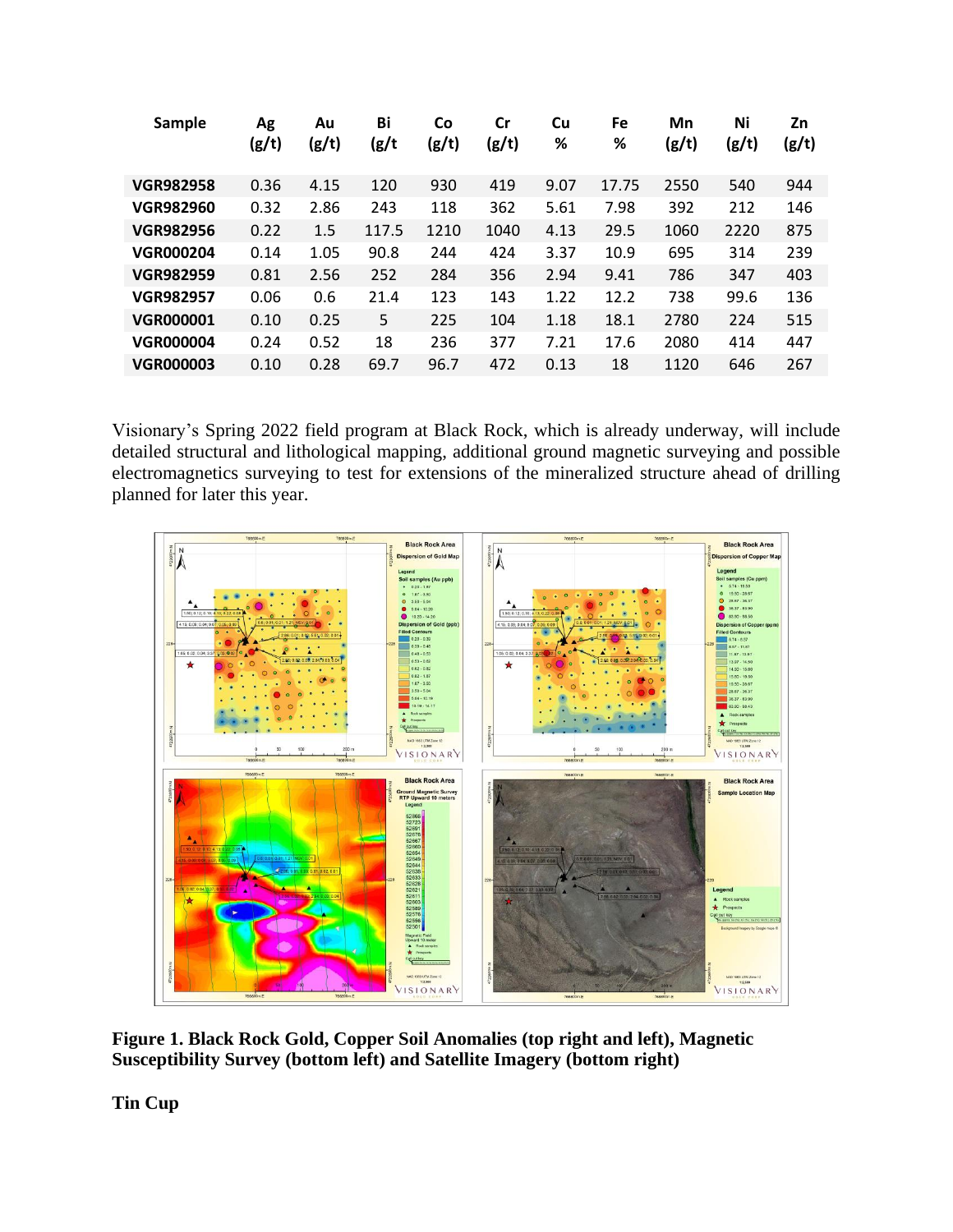The Tin Cup prospect is located approximately 10km west-northwest of Black Rock and comprises a total of 93 claims and one section of state lease land covering an area of 2,500 acres. A total of 181 rock samples were collected along trends of observed Cu- and Fe-oxides associated with identified structures at Tin Cup; Copper values ranged from the lower detection limit to 5.61% Cu. The prospect area is situated directly along the North Granite Mountains Fault system; on the northern Tin Cup Springs trend initial results have identified anomalous to 1.04% Cu at surface for 2.5km of east-west strike. To the south, along the northeast trending Red Boy structure, Cu has been sampled in rock outcropping along 2.3km of strike yielding anomalous copper grades up to 5.61% Cu. Mineralization appears in banded chert, jasperoid, and gossans that are bound by granite gneiss, basalt, all with variable magnetite content and visible Cu oxide staining; chalcopyrite has also been observed in less oxidized samples. A ground magnetic survey is in progress which will provide additional information about the underlying structural geology. Field work in 2022 will consist of detailed mapping, grid soil sampling, and geophysical surveying of the area to assess the potential extent of sulfide mineralization prior to drilling.

| Sample           | Percent Cu (0.2%<br>cut-off) | Sample    | Percent Cu (0.2%<br>cut-off) |
|------------------|------------------------------|-----------|------------------------------|
| <b>VGR000018</b> | 0.43                         | VGR001006 | 0.23                         |
| <b>VGR000191</b> | 0.30                         | VGR001039 | 0.26                         |
| <b>VGR000203</b> | 0.64                         | VGR001042 | 0.56                         |
| <b>VGR000331</b> | 1.04                         | VGR001043 | 0.61                         |
| <b>VGR000360</b> | 0.99                         | VGR001044 | 0.34                         |
| <b>VGR000372</b> | 0.30                         | VGR001045 | 0.61                         |
| <b>VGR000373</b> | 0.24                         | VGR001046 | 0.22                         |
| <b>VGR000375</b> | 1.86                         | VGR001047 | 5.61                         |
| <b>VGR001006</b> | 0.23                         | VGR001048 | 1.08                         |
| Average          |                              |           | 0.90                         |

### **Table 2. Rock Samples from Tin Cup Area at 0.2% Copper Cut-Off**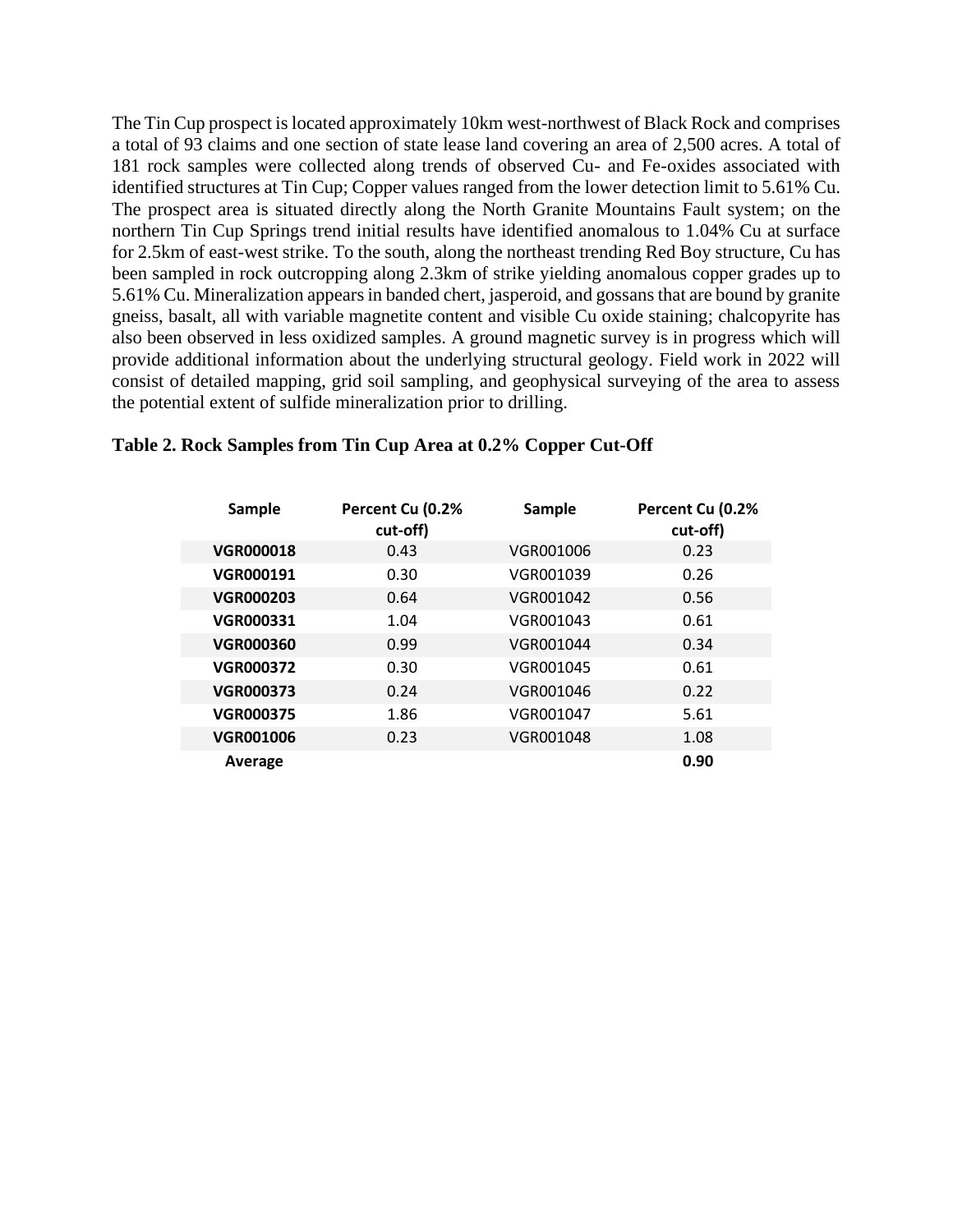

**Figure 2. Wyoming Geologic Map with Locations of Visionary Prospects Quality Assurance/Quality Control (QA/QC) Technical Disclosure**

### **Soil Samples QA/QC**

Soil samples were collected by hand using long nosed shovels from C horizon soils where possible. Approximately 0.5 kilograms of soil sample was collected; organic material and gravel were removed from the sample. Samples were kept at the Company's secure, locked storage facility until shipped direct to ALS Geochemistry's preparation laboratory in Elko, NV. Soils were then dried at 60 degrees Celsius and sieved to 180 microns (80 mesh). Twenty-five grams of sample is digested with Aqua Regia and analyzed by ICP-MS. Multielement analysis was carried out by ALS Geochemistry of Reno, NV (Code: AuME-ST43), a super trace multielement package that analyzes for 53 elements including Au, platinum ("Pt") and palladium ("Pd").

QA/QC included the following: industry certified standards were inserted into the sample stream along with analytical blank material at the Company's secure facility; sample duplicates were collected in the field. 153 QA/QC samples of 3211 total soil samples were applied to the sample stream, or approximately 5 percent.

### **References**

Hausel, W.D., Sutherland W., 2003. "Geologic Map of The Rattlesnake Hills 30' x 60' Quadrangle, Fremont, and Natrona Counties."

Hausel, W.D., 1982, Field notes and assay report for the Red Boy-Sutherland mine and the Red Boy prospect, Tin Cup district, Fremont County, Wyoming: Geological Survey of Wyoming [Wyoming State Geological Survey] Mineral Report 82-10, 7 p.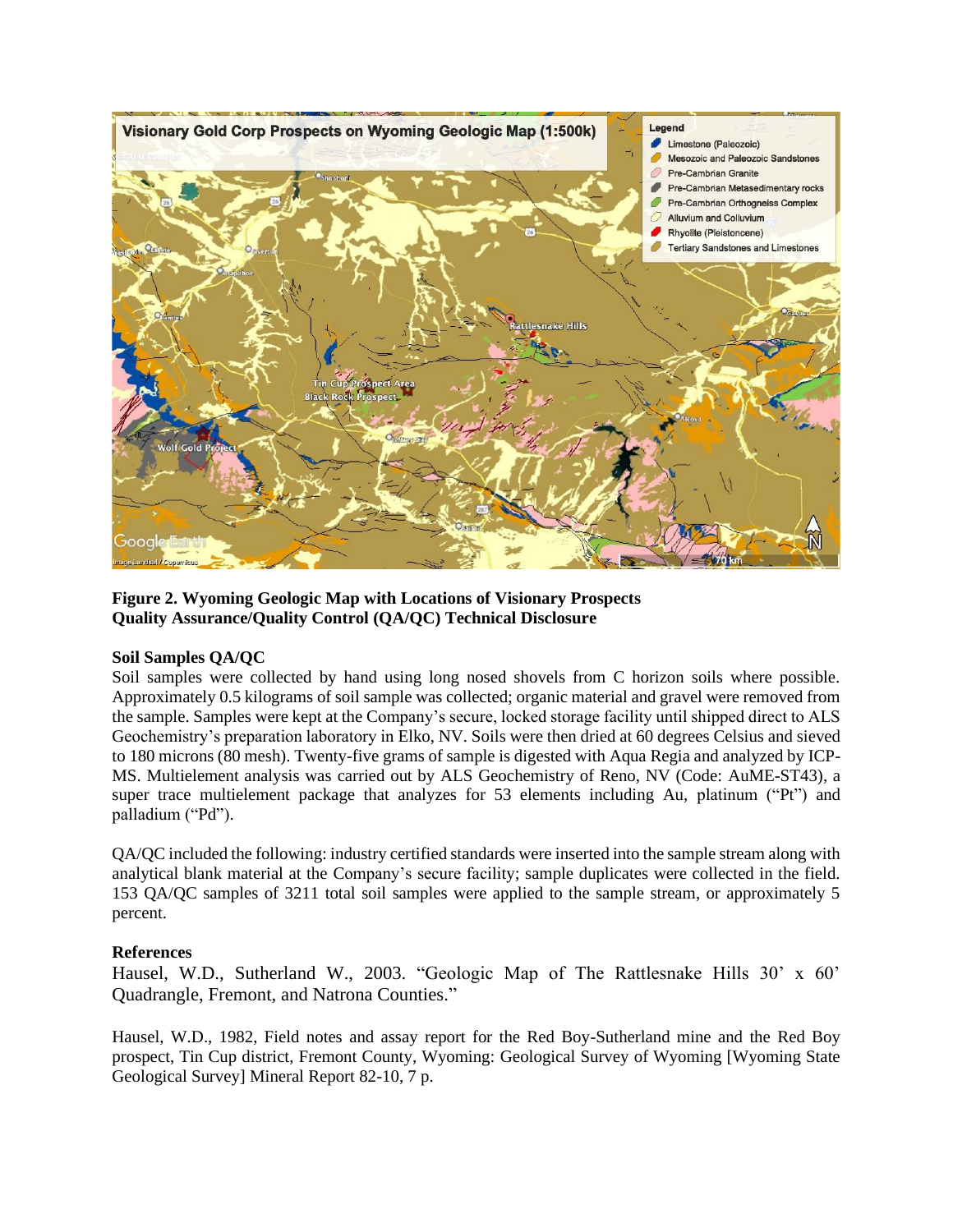#### **About Visionary Gold Corp.**

Visionary Gold Corp is a Vancouver-based mineral exploration company focused on making new precious and base metals discoveries in Fremont County, Wyoming, and developing them in a manner that is beneficial to all stakeholders. While central Wyoming has a strong mining history, it has never been systematically explored using modern techniques. The Company now controls a land package greater than 50 square kilometres with numerous drill ready targets, all accessible by road and within a one-hour drive from Visionary's US headquarters in Lander Wy.

> For further information, please visit the company website at: [www.visionarygoldcorp.com](http://www.visionarygoldcorp.com/)

> > **Contact:** Wes Adams, Chief Executive Officer Visionary Gold Corp. 410-325 Howe Street Vancouver, BC V6C 1Z7 Tel: (303) 809-4668

#### **Technical Disclosure Advisory**

*The scientific and technical information in this announcement as it relates to exploration results at the Black Rock and Tin Cup Prospects is based on information reviewed by Mr. Alan Roberts. Mr Roberts (MSc: Mineral Exploration & Geophysics) is a Senior Consultant to Visionary Gold Corp. and is a Certified Professional Geologist (AIPG: CPG#11260) through the American Institute of Professional Geologists (AIPG), an organization whose members are recognized as Qualified Persons pursuant to NI 43-101. Mr Roberts has sufficient experience in the exploration and development of the style of mineralisation under consideration to act as a Qualified Person as defined in the "NI 43-101 Standards of Disclosure for Mineral Projects, dated June 24, 2011". Mr Roberts consents to the inclusion in this announcement of the matters based on his information in the form and context in which it appears. Mr. Roberts is an independent consultant to the company.*

*It should be noted that the potential quantity and grade of the exploration targets disclosed in this press release is conceptual in nature, that there has been insufficient exploration to define a mineral resource and that it is uncertain if further exploration will result in the target being delineated as a mineral resource as per the NI 43-101 reporting standards.*

### **Forward Looking Statements**

*This news release contains "forward-looking statements" within the meaning of Canadian securities legislation. These include, without limitation, statements with respect to analysis of core samples and other plans for Visionary's 2022 exploration program, expectations for the Black Rock and Tin Cup prospects, including expected results from a ground magnetic survey currently in progress, and further drilling and exploration progress. Forward-looking statements are necessarily based on several estimates and assumptions that, while considered reasonable, are subject to known and unknown risks, uncertainties and other factors which may cause actual results and future events to differ materially from those expressed or implied by such forward-looking statements. Such factors include, but are not limited to general business, economic and regulatory risks; capital and operating costs varying significantly from management estimates; timing of the provision of services by third parties; delays in obtaining or failures to obtain required governmental, environmental or other project approvals; uncertainties relating to the availability and costs of financing needed in the future; inflation; fluctuations in commodity prices; delays in the*